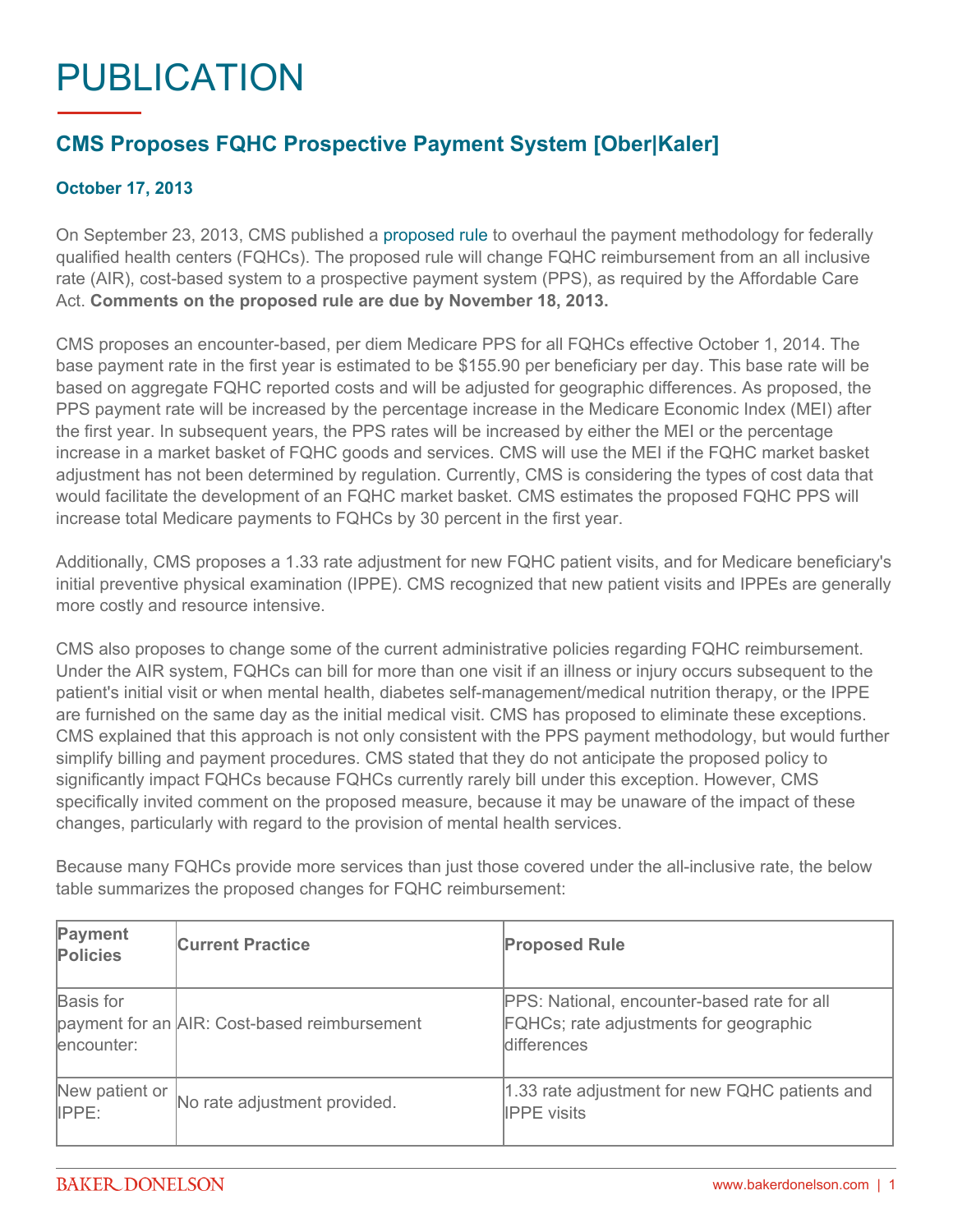| on the same<br>day:                                                              | Permitted when an illness or injury occurs<br>Ability to bill for subsequent to the initial visit, and when<br>additional visits mental health, diabetes, self<br>management/medical nutrition therapy, or<br>IPPE are furnished on the same day as<br>the medical visit                             | No longer permissible; FQHCs are limited to one<br>encounter payment per day.                                                                                                                                                                                                                                                                     |
|----------------------------------------------------------------------------------|------------------------------------------------------------------------------------------------------------------------------------------------------------------------------------------------------------------------------------------------------------------------------------------------------|---------------------------------------------------------------------------------------------------------------------------------------------------------------------------------------------------------------------------------------------------------------------------------------------------------------------------------------------------|
| Beneficiary<br>coinsurance<br>calculations:                                      | Calculated based on the FQHCs charge                                                                                                                                                                                                                                                                 | The lesser of 20% of the actual charge or the PPS<br><b>rate</b>                                                                                                                                                                                                                                                                                  |
| Coinsurance<br>waiver for<br>preventive<br>services:                             | Beneficiary coinsurance is waived for<br>eligible preventive services.<br>For FQHC visits that include preventive<br>and non-preventive services, the<br>proportional amount of coinsurance that<br>should be waived for the preventive<br>services is calculated based on FQHC<br>reported charges. | Beneficiary coinsurance is waived for eligible<br>breventive services.<br>For FQHC visits that include preventive and non-<br>preventive services, the proportional amount of<br>coinsurance that should be waived for the<br>breventive services is calculated based on the<br>reimbursement rate under the Medicare physician<br>lfee schedule. |
| Beneficiary<br>deductible                                                        | <b>FQHC</b> services not subject to annual<br>deductible                                                                                                                                                                                                                                             | Unchanged                                                                                                                                                                                                                                                                                                                                         |
| Laboratory<br>tests and<br>technical<br>diagnostic<br>services                   | Billed separately to Part B (not as part of<br>components of the all inclusive rate)                                                                                                                                                                                                                 | Unchanged                                                                                                                                                                                                                                                                                                                                         |
| Administration<br>influenza and<br>pneumococcal<br>vaccines                      | and payment of Billed separately; paid at 100 percent of<br>reasonable costs through the FQHCs cost Unchanged<br>report                                                                                                                                                                              |                                                                                                                                                                                                                                                                                                                                                   |
| Medicare<br>Advantage<br>Organizations<br>(MAO)-FQHC<br>Supplemental<br>Payments | paid less than the AIR or national per visit than the PPS receive CMS supplemental<br>limit receive CMS supplemental payments. payments.                                                                                                                                                             | FQHCs that contract with a MAO and are FQHCs that contract with a MAO and are paid less                                                                                                                                                                                                                                                           |